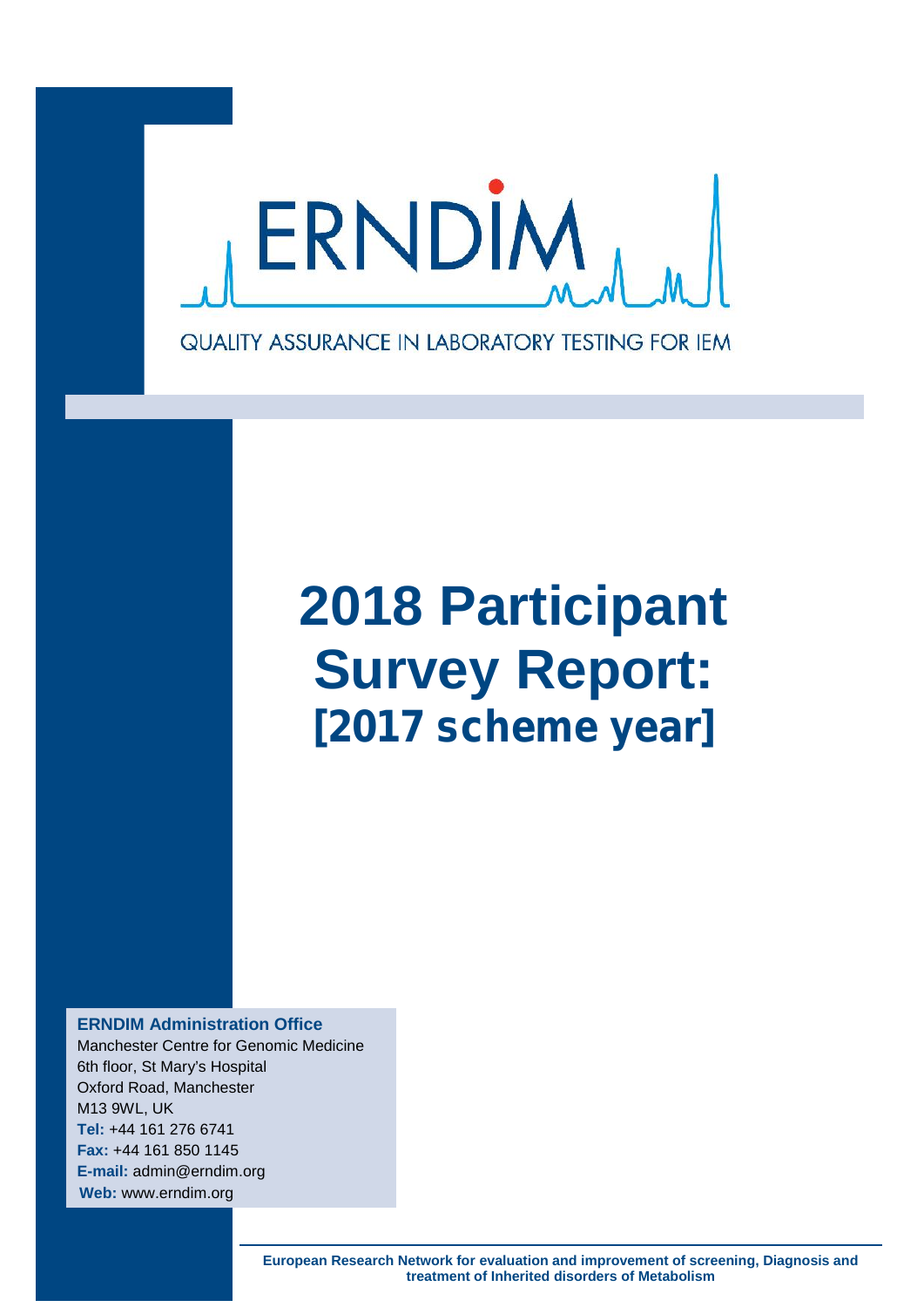# **1. Introduction**

 Participants (789 contacts from 397 centres) were sent the link to the ERNDIM Participant Survey on the Survey Monkey website (www.surveymonkey.com) on 18<sup>th</sup> January 2018. We asked participants to answer questions relating to the 2017 EQA schemes. The closing date for the survey was  $2^{nd}$  March 2018.

# **2. Summary**

- Thank you to everyone who took the time to complete this survey. This report is a summary of all the responses we received. The results from the survey will help us to continue to improve the quality and efficiency of the ERNDIM EQA schemes.
- 48% of the laboratories that participated in the 2017 schemes responded to the survey with the response rate for each of the schemes being between 38-69%.
- The survey has again highlighted areas where we need to improve such as low sample volume for some of the qualitative schemes. Some participants are also unhappy with the analyte concentrations in some schemes and specific comments from ERNDIM for the relevant schemes can be found in the summary of 'Remarks, comments or suggestions for improvements' on pages 10 to 13.
- However it is gratifying to see that 95% of respondents rate the quality of products and services we provide as 'excellent' or 'good' and that 69% of respondents believe that the quality of service we offer is getting better. We will continue to make further improvements to the service that we offer as we work towards applying for accreditation.
- We are still working towards moving all the qualitative schemes to website reporting and website reporting for the Qualitative Organic Acids scheme is launching in 2018. The aim is to implement this for the second submission round of the 2018 CDG scheme and the Acylcarnitines in DBS scheme is planned to move to website reporting in 2019.
- The issue of sample volume is more difficult. The schemes that use real clinical samples as the EQA materials are dependent on the Scientific Advisors sourcing suitable clinical samples of sufficient volume either by direct contact with clinicians or via donations from participating laboratories. However we are investigating alternative routes for sample donation. Information on the types of samples that would be useful to ERNDIM can be found on the website (www.erndim.org) under EQA schemes\sample donations. If you would be interested in donating a sample please contact the Administration Office.
- We are especially pleased that so many of you took the time to complete the survey and to send comments on the schemes. We hope you find the summary where we answer some of your comments, interesting (see pages 10 to 13) and we would welcome any other comments or suggestions for improvements.

# **3. Survey Responses**

 195/789 contacts from 190/397 centres in 51 countries responded to the survey. The response rate by centre was 48% (compared to 60% in the last survey) and the individual response rate was 25% (compared to 34% in the last survey).

# **Question 1: Please rate the following aspects for each of the ERNDIM quality assurance schemes that you subscribe to**

- Number of centre responses = 190 centres  $(= 97\%$  of all responses)
- The response rate for each EQA scheme is shown in Figure 1 and Table 2. For the individual schemes the highest response rate was for Pterins in Urine (69% of 2017 scheme participants) and the lowest was for Special Assays in Serum (38% of 2017 scheme participants). The response rate for all EQA schemes was lower than in the 2017 survey (= 2016 scheme year, Figure 1).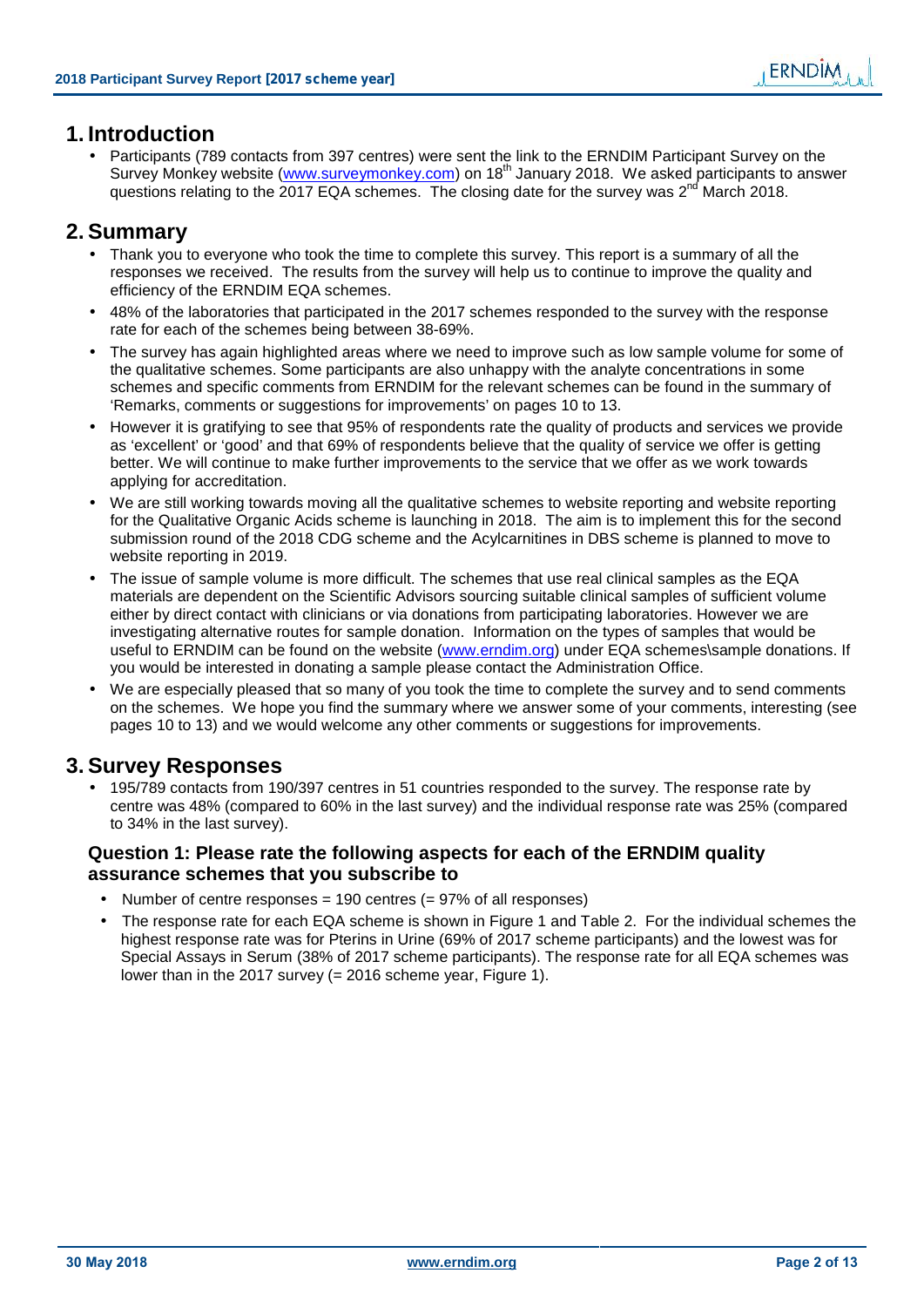

**Figure 1.** Survey responses per EQA scheme (Question 1) as a percentage of the EQA scheme participants *[no data for ACS and PTU for 2016 scheme year as 2017 was the first year this scheme ran as a full EQA scheme]* **Key**

| $\cdots$                                |             |                                    |             |
|-----------------------------------------|-------------|------------------------------------|-------------|
| <b>EQA Scheme</b>                       | Code        | <b>EQA Scheme</b>                  | Code        |
| Acylcarnitines in DBS                   | ACDB        | Pterins in urine                   | <b>PTU</b>  |
| Acylcarnitines in serum                 | ACS         | Qualitative organic acids (urine)  | QLOU        |
| Congenital disorders of glycosylation   | <b>CDG</b>  | Quantitative amino acids (serum)   | <b>QTAS</b> |
| Cystine in white blood cells            | <b>CWBC</b> | Quantitative organic acids (urine) | QTOU        |
| Diagnostic Proficiency Testing (urine)  | <b>DPT</b>  | Special assays - serum             | SAS         |
| Lysosomal storage enzymes (fibroblasts) | <b>LEFB</b> | Special assays - urine             | SAU         |
| Neurotransmitters in CSF                | <b>NCSF</b> | Urine Mucopolysaccharides          | <b>UMPS</b> |
| Purines & pyrimidines (urine)           | <b>PPU</b>  |                                    |             |

- Participants were asked to rate the following aspects of each scheme:
	- Frequency of samples **Sample volume Sample volume Sample volume** 
		- Appropriateness of analyte concentration  $\bullet$  Adequacy of the report
	-
	-
- 
- 
- Website display **Website display CONFINGLE 2008**
- Value for money and the state of the Billing arrangements
- Each of the aspects of individual EQA schemes was rated according to the following scoring system:  $1 =$  Excellent  $2 =$  Good  $3 =$  Poor  $4 =$  Very poor
- The average scores per scheme since 2001 are shown in Table 1 and Figure 2 and scores 1.5 are highlighted in blue and scores 2.0 are highlighted in red.
- The overall score for all aspects of all schemes was 1.7 (see Table 1), which is the same as in the 2017 survey. Seven of the EQA schemes had the same score as in the 2017 survey, 1 scheme had a worse score than the 2017 survey (NCSF) and 5 schemes had better scores (CDG, DPT, LEFB, SAS and UMPS).
- The best scoring scheme was ACS, which all scored 1.6. The worst scoring schemes were NCSF and PTU which scored 1.9.
- The scores for each scheme in each of the individual aspects are given in Table 2. The score for 7 out of the 8 of the individual aspects have improved or stayed the same since the 2017 survey, while 'Sample volume' received a slightly worse score than the 2017 survey.
- The worst scoring aspect was 'Sample volume' which scored 1.9; with the best scoring aspect being 'Frequency of samples' which scored 1.6.
- The score for 'Sample volume' is slightly worse than in 2017 (1.9 compared to 1.8) with CDG scoring 2.6, NCSF scoring 2.1, PTU scoring 2.2 and UMPS scoring 2.0. While the score for 'Sample volume' did not improve for any schemes between 2017 and 2018 it remained unchanged for 5 schemes (ACDB, DPT, QLOU, QTOU and SAU. The best score for 'Sample volume' was for the ACS scheme which was added to the survey in 2018 and scored 1.5.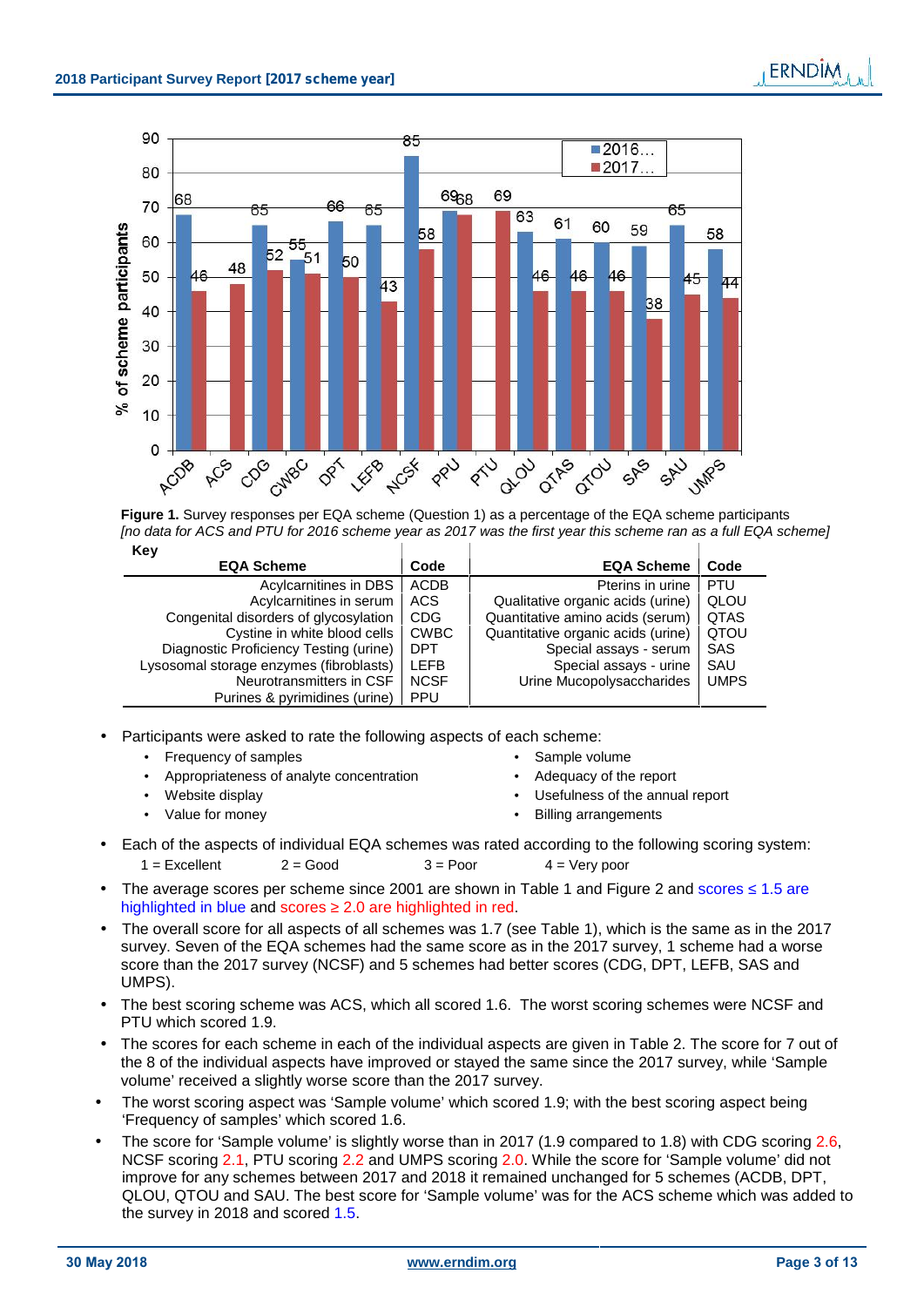|                    | <b>Average Scores</b> |                |      |      |      |      |      |      |      |      |      |
|--------------------|-----------------------|----------------|------|------|------|------|------|------|------|------|------|
| <b>EQA Scheme</b>  | 2018                  | 2017           | 2016 | 2015 | 2014 | 2013 | 2012 | 2011 | 2007 | 2004 | 2001 |
| <b>All schemes</b> | 1.7                   | 1.7            | 1.7  | 1.8  | 1.7  | 1.7  | 1.7  | 1.8  | 1.7  | 2.0  | 2.0  |
| <b>ACDB</b>        | 1.8                   | 1.8            | 1.9  | 1.9  | 2.0  | 1.9  | 1.9  | 2.0  | 2.0  | 2.3  | ۰    |
| <b>ACS</b>         | 1.6                   | $\blacksquare$ | ۰    | ۰    |      | -    |      | ٠    |      |      |      |
| <b>CDG</b>         | 1.8                   | 1.9            | 1.9  | 2.0  | 2.0  | 1.9  | 1.8  | 1.9  |      |      |      |
| <b>CWBC</b>        | 1.7                   | 1.7            | 1.7  | 1.8  | 1.8  | 1.6  | 1.7  | 1.6  | 1.4  |      |      |
| <b>DPT</b>         | 1.6                   | 1.7            | 1.7  | 1.7  | 1.7  | 1.7  | 1.8  | 1.8  | 1.7  | 2.0  | 2.0  |
| <b>LEFB</b>        | 1.7                   | 1.8            | 1.9  | 1.9  | 2.0  | 1.9  | 2.0  | 2.1  | -    |      |      |
| <b>NCSF</b>        | 1.9                   | 1.7            | -    | ۰    |      | ٠    |      | ٠    |      |      |      |
| <b>PPU</b>         | 1.7                   | 1.7            | 1.8  | 1.8  | 1.7  | 1.7  | 1.7  | 1.9  | 1.6  | 1.8  | 2.1  |
| <b>PTU</b>         | 1.9                   | $\blacksquare$ | -    |      |      | ۰    |      | ۰    | ٠    | ٠    | -    |
| QLOU               | 1.7                   | 1.7            | 1.7  | 1.7  | 1.7  | 1.7  | 1.7  | 1.7  | 1.6  | 2.0  | 1.9  |
| <b>QTAS</b>        | 1.7                   | 1.7            | 1.7  | 1.7  | 1.7  | 1.7  | 1.7  | 1.8  | 1.7  | 1.9  | 2.0  |
| QTOU               | 1.7                   | 1.7            | 1.7  | 1.8  | 1.7  | 1.7  | 1.7  | 1.9  | 1.7  | 1.9  | 2.1  |
| <b>SAS</b>         | 1.7                   | 1.8            | 1.8  | 1.7  | 1.7  | 1.7  | 1.7  | 1.8  | 1.7  | 1.8  | 2.0  |
| SAU                | 1.7                   | 1.7            | 1.7  | 1.7  | 1.7  | 1.7  | 1.7  | 1.7  | 1.8  | 1.9  | 2.1  |
| <b>UMPS</b>        | 1.7                   | 1.8            | 1.7  | 1.8  | 1.8  | 1.8  | 1.8  |      |      |      |      |

**Table 1.** Average scores per scheme (Question 1) *[See Figure 1 for key to scheme codes]*

- The 'Sample volume' score for CDG, was again the worst score in the survey. It scored slightly worse in 2018 compared to previous years (2.6 in 2018, 2.4 in 2017, 2.5 in 2016 and 2015, 2.6 in 2014).
- There were a further 6 scores over 2.0 in this survey. The other 3 scores of 2.0 or more were ACDB ('Website display' =  $2.2$ ), NCSF ('Sample volume' =  $2.1$ ; 'Value for money' =  $2.0$ ), PTU ('Sample volume' = 2.2; 'Value for money' =  $2.0$ ) and UMPS ('Sample volume' =  $2.0$ ).
- The best scores of the whole survey (all 1.5) were for 'Frequency of samples' (ACS, CWBC, DPT, LEFB, QTOU and SAU), 'Sample volume' (ACS), 'Adequacy of report' (DPT) and 'Usefulness of the annual report' (DPT, QLOU and UMPS).

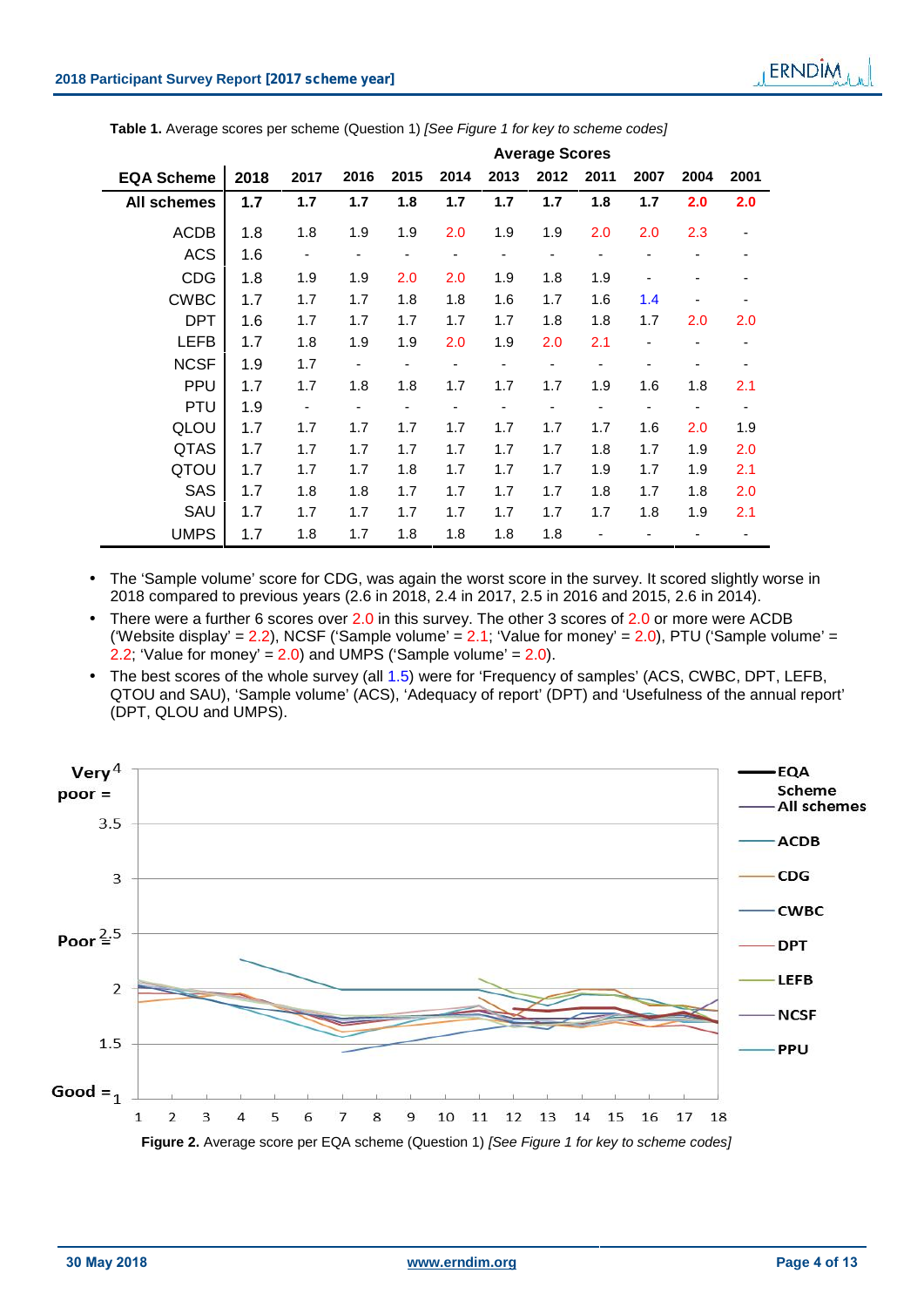| <b>Scheme</b><br><b>Aspects</b><br><b>EQA Schemes</b> | Frequency of samples | Sample volume | concentration<br>Appropriateness of<br>analyte | Adequacy of the<br>report | Website display | the<br>۲ō<br>annual report<br><b>Usefulness</b> | Value for money | arrangements<br>Billing | Average per scheme | No. of responses<br>(% of scheme<br>participants) |
|-------------------------------------------------------|----------------------|---------------|------------------------------------------------|---------------------------|-----------------|-------------------------------------------------|-----------------|-------------------------|--------------------|---------------------------------------------------|
| <b>ACDB</b>                                           | 1.9                  | 1.8           | 1.7                                            | 1.7                       | 2.2             | 1.8                                             | 1.8             | 1.7                     | 1.8                | 61 (45.6%)                                        |
| <b>ACS</b>                                            | 1.5                  | 1.5           | 1.7                                            | 1.6                       | 1.6             | 1.6                                             | 1.6             | 1.6                     | 1.6                | 46 (48.4%)                                        |
| CDG                                                   | 1.8                  | 2.6           | 1.7                                            | 1.7                       | 1.9             | 1.7                                             | 1.9             | 1.6                     | 1.8                | 37 (51.5%)                                        |
| <b>CWBC</b>                                           | 1.5                  | 1.8           | 1.7                                            | 1.8                       | 1.8             | 1.7                                             | 1.9             | 1.6                     | 1.7                | 19 (50.7%)                                        |
| <b>DPT</b>                                            | 1.5                  | 1.8           | 1.6                                            | 1.5                       | 1.9             | 1.5                                             | 1.6             | 1.7                     | 1.6                | 59 (50.1%)                                        |
| <b>LEFB</b>                                           | 1.5                  | 1.8           | 1.7                                            | 1.7                       | 1.7             | 1.6                                             | 1.8             | 1.7                     | 1.7                | 33 (43.0%)                                        |
| <b>NCSF</b>                                           | 1.7                  | 2.1           | 1.8                                            | 1.9                       | 1.9             | 1.8                                             | 2.0             | 1.9                     | 1.9                | 17 (57.8%)                                        |
| PPU                                                   | 1.6                  | 1.6           | 1.7                                            | 1.8                       | 1.8             | 1.7                                             | 1.8             | 1.7                     | 1.7                | 37 (67.6%)                                        |
| <b>PTU</b>                                            | 1.6                  | 2.2           | 1.9                                            | 1.9                       | 1.8             | 1.8                                             | 2.0             | 1.9                     | 1.9                | 21 (68.8%)                                        |
| QLOU                                                  | 1.6                  | 1.9           | 1.7                                            | 1.6                       | 1.9             | 1.5                                             | 1.8             | 1.7                     | 1.7                | 111 (46.2%)                                       |
| <b>QTAS</b>                                           | 1.6                  | 1.7           | 1.7                                            | 1.6                       | 1.7             | 1.6                                             | 1.9             | 1.8                     | 1.7                | 129 (45.8%)                                       |
| QTOU                                                  | 1.5                  | 1.6           | 1.8                                            | 1.6                       | 1.7             | 1.7                                             | 1.8             | 1.7                     | 1.7                | 63 (45.9%)                                        |
| SAS                                                   | 1.6                  | 1.7           | 1.8                                            | 1.6                       | 1.7             | 1.7                                             | 1.8             | 1.7                     | 1.7                | 99 (37.6%)                                        |
| SAU                                                   | 1.5                  | 1.8           | 1.7                                            | 1.6                       | 1.6             | 1.6                                             | 1.8             | 1.7                     | 1.7                | 85 (44.5%)                                        |
| <b>UMPS</b>                                           | 1.6                  | 2.0           | 1.9                                            | 1.6                       | 1.7             | 1.5                                             | 1.7             | 1.6                     | 1.7                | 49 (44.4%)                                        |
| Average for<br>all schemes                            | 1.6                  | 1.9           | 1.7                                            | 1.7                       | 1.8             | 1.7                                             | 1.8             | 1.7                     | 1.7                | 189 (47.6%)                                       |

# **Questions 2 to 10: Analytes in Quantitative Schemes**

- A total of 66 individuals (34%) made suggestions for analytes to be added to or removed from the Quantitative schemes.
- Where possible we do try to incorporate suggestions for additional analytes but unfortunately this is not always possible. A summary of the suggestions for analytes to added or removed, with some responses from ERNDIM, is on page 6.

LERNDIM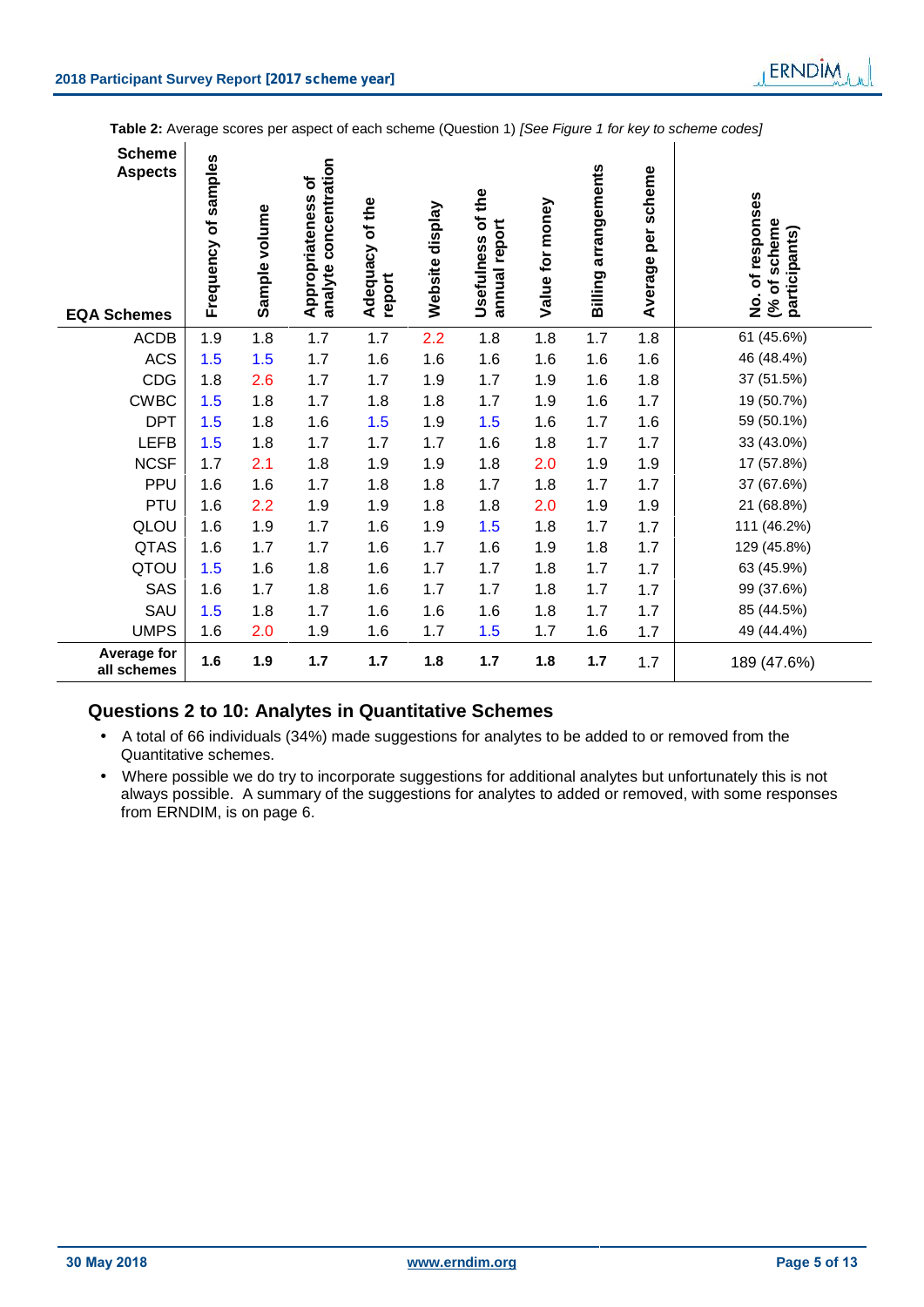| <b>Suggested Analytes to be added</b>                                                                                         |          | <b>Suggested Analytes to be removed</b> |         |  |
|-------------------------------------------------------------------------------------------------------------------------------|----------|-----------------------------------------|---------|--|
| Total suggested = $22$                                                                                                        |          | Total suggested $= 9$                   |         |  |
| Analytes with >1 response                                                                                                     |          | Analytes with >1 response               |         |  |
| argininosuccinic acid                                                                                                         | $n = 11$ | Homocysteine                            | $n = 8$ |  |
| phosphoethanolamine                                                                                                           | $n = 5$  | 2-Aminobutyric acid                     | $n = 2$ |  |
| sulphocysteine                                                                                                                | $n = 4$  | Asparagine                              | $n = 2$ |  |
| Homocystine                                                                                                                   | $n = 2$  | Homocitrulline                          | $n = 2$ |  |
| Tryptophane                                                                                                                   | $n = 2$  |                                         |         |  |
| <b>ERNDIM Response:</b>                                                                                                       |          |                                         |         |  |
| Argininosuccinic acid has been included in the 2018 samples.                                                                  |          |                                         |         |  |
| The addition of phosphoethanolamine was trialled in 2016 but it was not stable.                                               |          |                                         |         |  |
| Q.3: Quantitative organic acids (15 responses, 7.7% of all respondents)                                                       |          |                                         |         |  |
| <b>Suggested Analytes to be added</b>                                                                                         |          | <b>Suggested Analytes to be removed</b> |         |  |
| Total suggested = $45$                                                                                                        |          | Total suggested $= 0$                   |         |  |
| Analytes with >1 response                                                                                                     |          | <b>All Analytes suggested</b>           |         |  |
| 3-hydroxy-n-butyric acid                                                                                                      | $n = 5$  |                                         |         |  |
| 3hydroxypropionic acid                                                                                                        | $n = 4$  |                                         |         |  |
| 4OHphenylacetic                                                                                                               | $n = 3$  |                                         |         |  |
| isovalerylglycine                                                                                                             | $n = 3$  |                                         |         |  |
| Lactic acid                                                                                                                   | $n = 3$  |                                         |         |  |
| malonic acid                                                                                                                  | $n = 3$  |                                         |         |  |
| propionylglycine                                                                                                              | $n = 3$  |                                         |         |  |
| suberylglycine                                                                                                                | $n = 3$  |                                         |         |  |
| 2-methyl-3-hydroxy-butyric acid                                                                                               | $n = 2$  |                                         |         |  |
| 2-methylbutyrrilglycine                                                                                                       | $n = 2$  |                                         |         |  |
| 3-methylcrotonylglycine                                                                                                       | $n = 2$  |                                         |         |  |
| 4 phenylpyruvic                                                                                                               | $n = 2$  |                                         |         |  |
| dodecanedioc                                                                                                                  | $n = 2$  |                                         |         |  |
| homogentisic acid                                                                                                             | $n = 2$  |                                         |         |  |
| Orotic acid                                                                                                                   | $n = 2$  |                                         |         |  |
| phenylacetic                                                                                                                  | $n = 2$  |                                         |         |  |
| succinic                                                                                                                      | $n = 2$  |                                         |         |  |
| Q.4: Purines & pyrimidines (3 responses, 1.5% of all respondents)                                                             |          |                                         |         |  |
| <b>Suggested Analytes to be added</b>                                                                                         |          | <b>Suggested Analytes to be removed</b> |         |  |
| Total suggested $=$ 3                                                                                                         |          | Total suggested $= 0$                   |         |  |
| Analytes with >1 response                                                                                                     |          | <b>All Analytes suggested</b>           |         |  |
| <b>SAICAR</b>                                                                                                                 | $n = 2$  |                                         |         |  |
| succinyladenosine                                                                                                             | $n = 3$  |                                         |         |  |
| <b>ERNDIM Response:</b><br>SAICAR is not available commercially and it is not financially viable to manufacture it privately. |          |                                         |         |  |
| Q.5: Lysosomal Enzymes (8 responses, 4.1% of all respondents)                                                                 |          |                                         |         |  |
| <b>Suggested Analytes to be added</b>                                                                                         |          | <b>Suggested Analytes to be removed</b> |         |  |
| Total suggested = $8$                                                                                                         |          | Total suggested $= 2$                   |         |  |
| Analytes with >1 response                                                                                                     |          | <b>All Analytes suggested</b>           |         |  |

**30 May 2018 www.erndim.org Page 6 of 13**

TPP1 LAL  $n = 2$ 

iduronate sulphatase  $n = 3$  HEXA  $n = 1$ arylsulfatase  $A$   $n = 2$  sphingomyelinase  $n = 1$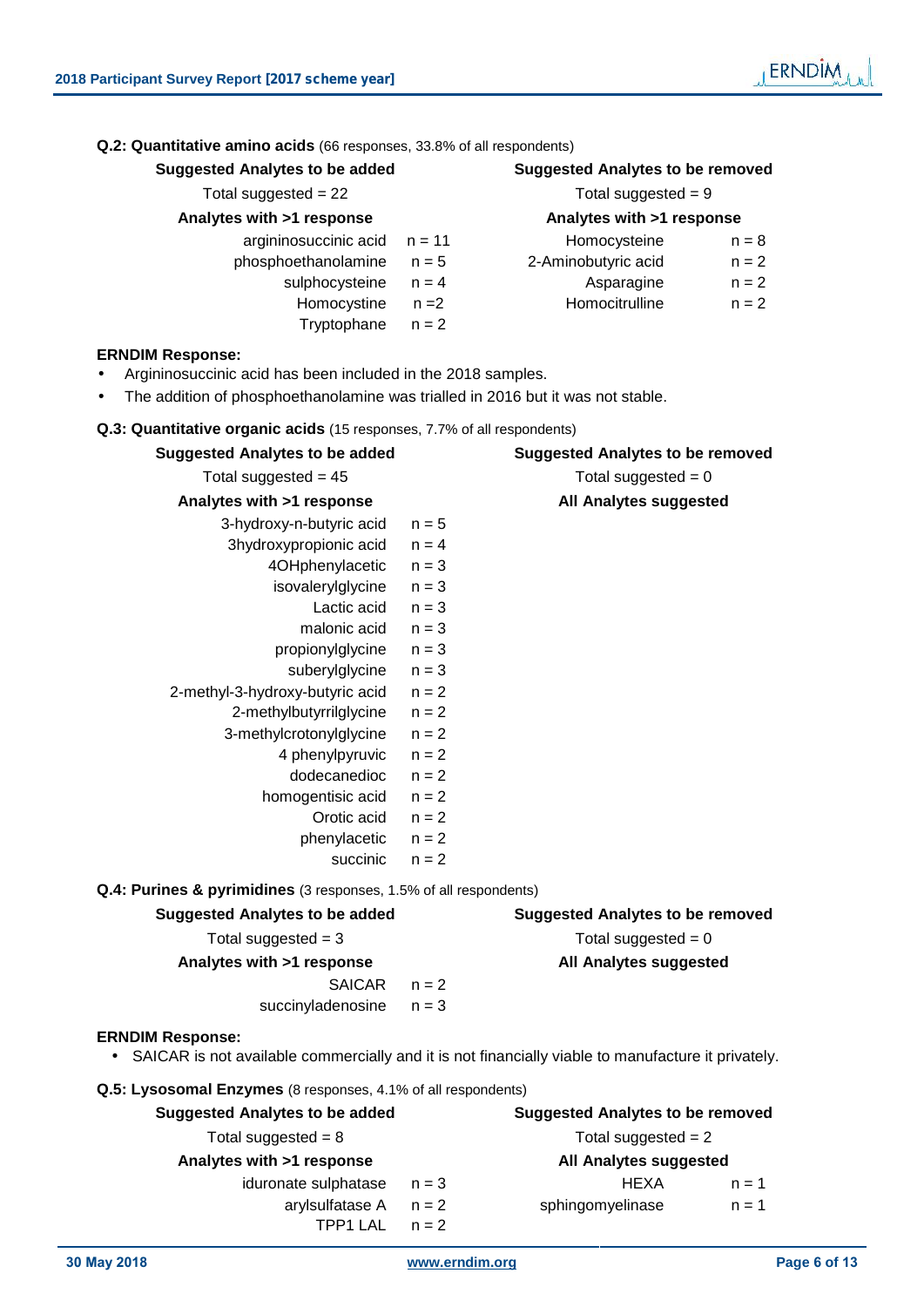**Q.6: Special assays – serum** (20 responses, 10.3% of all respondents)

| <b>Suggested Analytes to be added</b> |         | <b>Suggested Analytes to be removed</b> |         |  |  |  |
|---------------------------------------|---------|-----------------------------------------|---------|--|--|--|
| Total suggested = $27$                |         | Total suggested $=$ 3                   |         |  |  |  |
| Analytes with >1 response             |         | <b>All Analytes suggested</b>           |         |  |  |  |
| desmosterol                           | $n = 4$ | 7-Ketocholesterol                       | $n = 1$ |  |  |  |
| camposterol                           | $n = 3$ | Cholestane-3b, 5a, 6b-triol             | $n = 1$ |  |  |  |
| <b>Biotinidase</b>                    | $n = 2$ | Pyruvic acid                            | $n = 1$ |  |  |  |
| C26:1                                 | $n = 2$ |                                         |         |  |  |  |
| Carnitine total                       | $n = 2$ |                                         |         |  |  |  |
| lanosterol                            | $n = 3$ |                                         |         |  |  |  |
| lathosterol                           | $n = 3$ |                                         |         |  |  |  |
| lysosphingomyelin                     | $n = 2$ |                                         |         |  |  |  |

sitosterol  $n = 3$ 

**ERNDIM Response:** Suggested additions

- Biotinidase Enzyme activity, not commercially available analyte. It cannot be added. EQA for Biotinidase in dried blood spots is available in Newborn Screening Quality Assurance Program, Atlanta (www.cdc.gov/nsqap)
- C26:1 Rejected by SAB (March 2018)
- Carnitine total Recorded the data in AC serum scheme for comparison
- Desmosterol Addition not commercially feasible Rejected by SAB (Nov 2016)
- Lanosterol, sitosterol, lathosterol, camposterol Rejected by SAB (March 2018)
- Lysosphingomyelin Rejected by SAB (March 2018)

#### Suggested removals

- 7-Ketocholesterol: Marker for diagnosis and follow-up of Niemann-Pick type C disease spiked since 2014. There are 8-10 labs reporting results.
- Cholestanetriol: Marker for diagnosis and follow-up of Niemann-Pick type C disease spiked since 2014. There are 10-13 labs reporting results.

#### **Q.7: Special assays – urine** (10 responses, 5.1% of all respondents)

| <b>Suggested Analytes to be added</b> |         | <b>Suggested Analytes to be removed</b> |         |  |  |  |
|---------------------------------------|---------|-----------------------------------------|---------|--|--|--|
| Total suggested = $14$                |         | Total suggested $=$ 4                   |         |  |  |  |
| Analytes with >1 response             |         | All Analytes suggested                  |         |  |  |  |
| a-Aminoadipicacidsemialdehyde         | $n = 2$ | Glycolic acid                           | $n = 2$ |  |  |  |
| Carnitine total                       | $n = 2$ | Lactic acid                             | $n = 1$ |  |  |  |
|                                       |         | Orotic acid                             | $n = 1$ |  |  |  |
|                                       |         | Succinylacetone                         | $n = 1$ |  |  |  |

#### **ERNDIM Response:**

Suggested additions

 2-aminoadipic-semialdehyde (2-AASA) - Not commercial available. Rejected by SAB (Nov 2016) Carnitine total - Rejected by SAB (March 2018)

Suggested removals

- The following analytes will not be considered for removal from the scheme:
	- Glycolic acid: 26-28 labs report results.
	- Orotic acid: approximately 100 labs report results.
	- Succinylacetone: marker for Tyrosinemia type I, over 50 labs report results.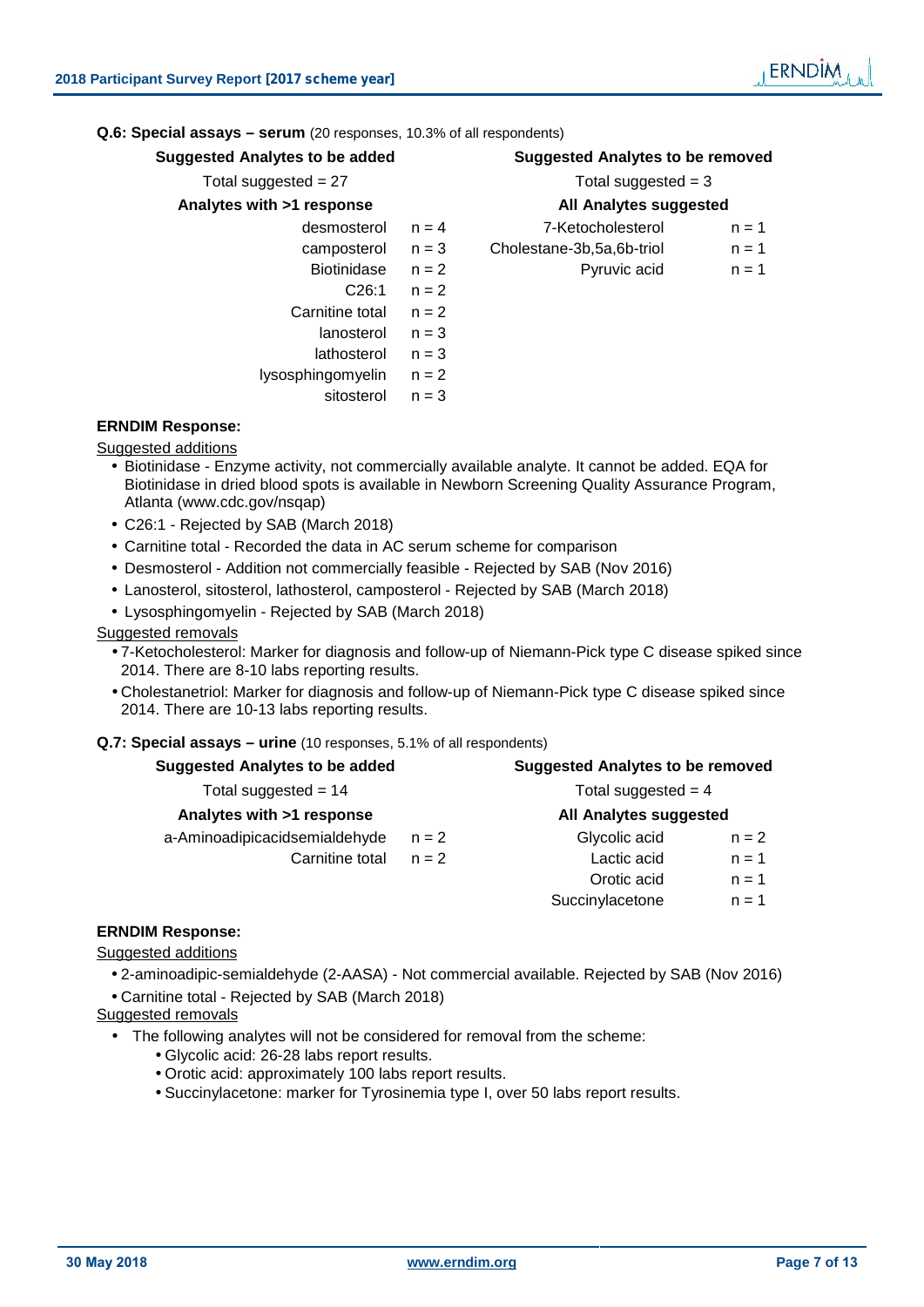| <b>Q.8: Neurotransmitters – CSF</b> (4 responses, 2.1% of all respondents) |         |                                         |
|----------------------------------------------------------------------------|---------|-----------------------------------------|
| <b>Suggested Analytes to be added</b>                                      |         | <b>Suggested Analytes to be removed</b> |
| Total suggested $=$ 4                                                      |         | Total suggested $= 0$                   |
| Analytes with >1 response                                                  |         | All Analytes suggested                  |
| Biopterin                                                                  | $n = 2$ |                                         |
| Neopterin                                                                  | $n = 2$ |                                         |
| Q.9: Pterins – Urine (3 responses, 1.5% of all respondents)                |         |                                         |
| <b>Suggested Analytes to be added</b>                                      |         | <b>Suggested Analytes to be removed</b> |
| Total suggested $=$ 3                                                      |         | Total suggested $= 0$                   |
| All analytes suggested                                                     |         | All Analytes suggested                  |
| Sepiapterin                                                                | $n = 2$ |                                         |
| BH2                                                                        | $n = 1$ |                                         |
| NH2                                                                        | $n = 1$ |                                         |
| Q.10: Acylcarnitines – Serum (3 responses, 1.5% of all respondents)        |         |                                         |
| <b>Suggested Analytes to be added</b>                                      |         | <b>Suggested Analytes to be removed</b> |
| Total suggested = $15$                                                     |         | Total suggested $= 0$                   |
| Analytes with >1 response                                                  |         | All Analytes suggested                  |

None of the suggested analytes had a response of >1

# **Question 11: Do you have any other remarks, comments or suggestions for any of the schemes you subscribed to?**

- Number of individual responses  $= 54$  ( $= 28.4\%$  of all responses).
- These comments are summarised on pages 10 to 13 with the comments made in response to Q18.

# **Question 12: ERNDIM is considering a possible pilot scheme for the monitoring of drug responses in plasma. If this pilot was launched would your laboratory be interested in participating in it?**

 A total of 169/195 respondents (86.7%) answered the question asking whether they would be interested in participating in a drug response in plasma pilot scheme if it were to be established. Of these responses 42/169 (24.9%) said yes they would be interested in participating in this type of pilot scheme.

# **Question 13: If you answered yes to question 12, please indicate which, if any, of the following analytes you would be interested in submitting results for.**

- 21/42 (50%) said they would like NBTC to be included
- 15/42 (35.7%) would like to see Phenylbutyrate to be included

amphetamines  $n=2$ 

9/42 (21.4%) would like Cysteamine to be included.

Respondents were asked to suggest any other drugs they would like to see included in a pilot scheme of this type. Twenty suggestions were made by 10 respondents.

| immunosuppressant drugs | $n=1$ |
|-------------------------|-------|
|                         |       |

- anti-epileptics n=1 lyso-Gb3 n=1
	- aspirin n=1 metamphetamines n=1
- benzodiazepines n=1 opiates n=1
- buphrenorphines n=2 succinyl acetone n=1
	- clopidogrel n=1 tacrolimus n=1
	- cyclosporin  $A$  n=1 thc n=2
		- delta9-thc n=1 toxicology n=1
	- drug of abuse n=2 Tricyclic Antidepressants n=1
- Enzyme replacement therapy n=1 warfarin n=1
- **30 May 2018 www.erndim.org Page 8 of 13**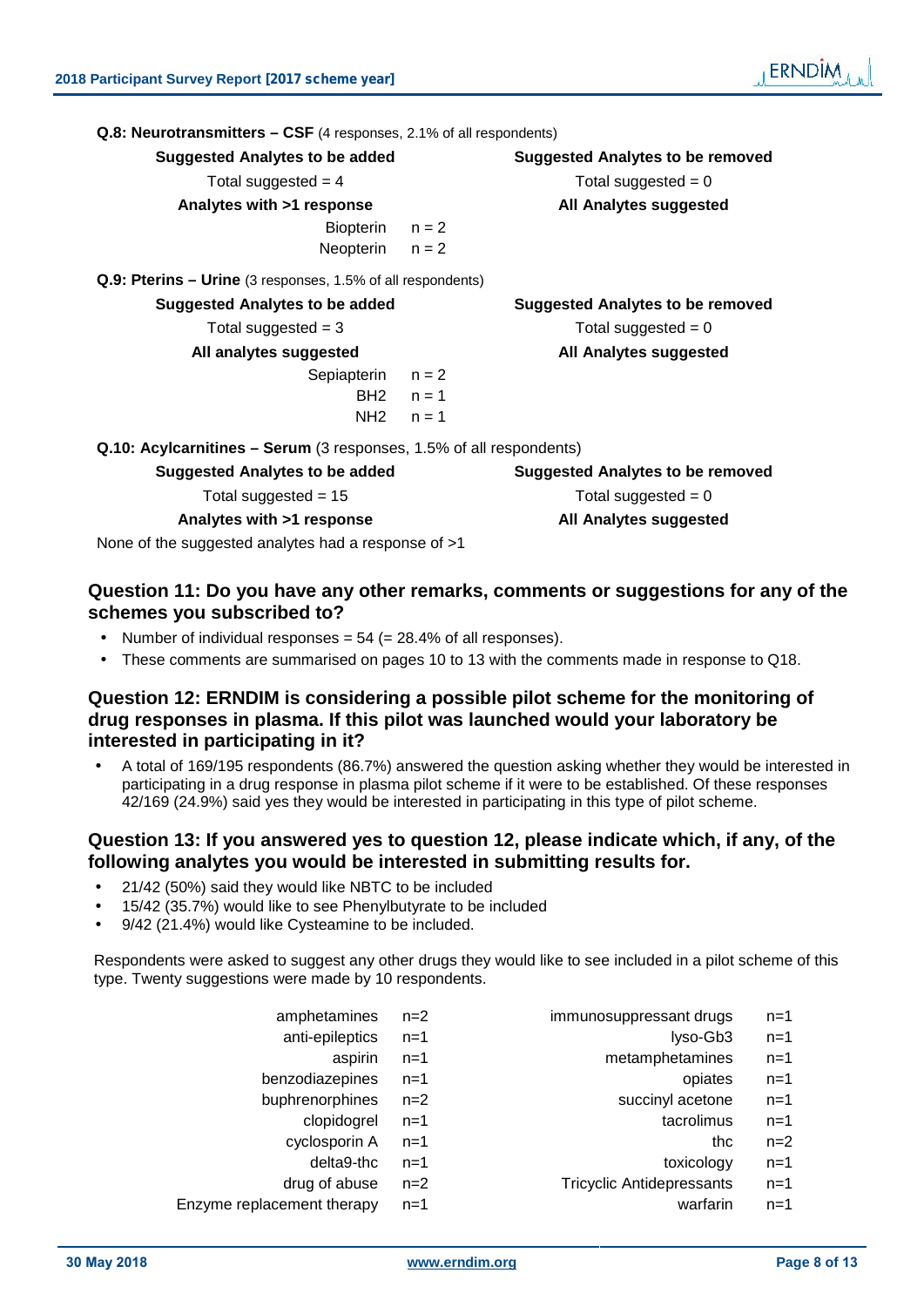# **Questions 14 to 17: Comments on the overall performance of ERNDIM**

- The aim of this section is to assess participants' perception of the overall performance of ERNDIM.
- In summary:
	- 95% of respondents rated the quality of services provided by ERNDIM as 'excellent' or 'good'; with 94% of respondents having 'complete' or 'a lot' of confidence that ERNDIM can deliver the service required by participants.
	- 69% of respondents agreed that overall ERNDIM's performance is 'getting better' or 'getting much better'; with 97% of respondents stating that it was 'certain' or 'very likely' that they would use ERNDIM services in the future.

### **Q.14: Overall, how do you rate the quality of products and services we provide?** (179 individual responses, 92% of all responses for this section)



# **Q.15: What level of confidence do you have in us to deliver the products and services that you require?** (179 individual responses, 92% of all responses for this section)



# **Q.16: Overall, is our performance...**

(177 individual responses, 91% of all responses for this section)

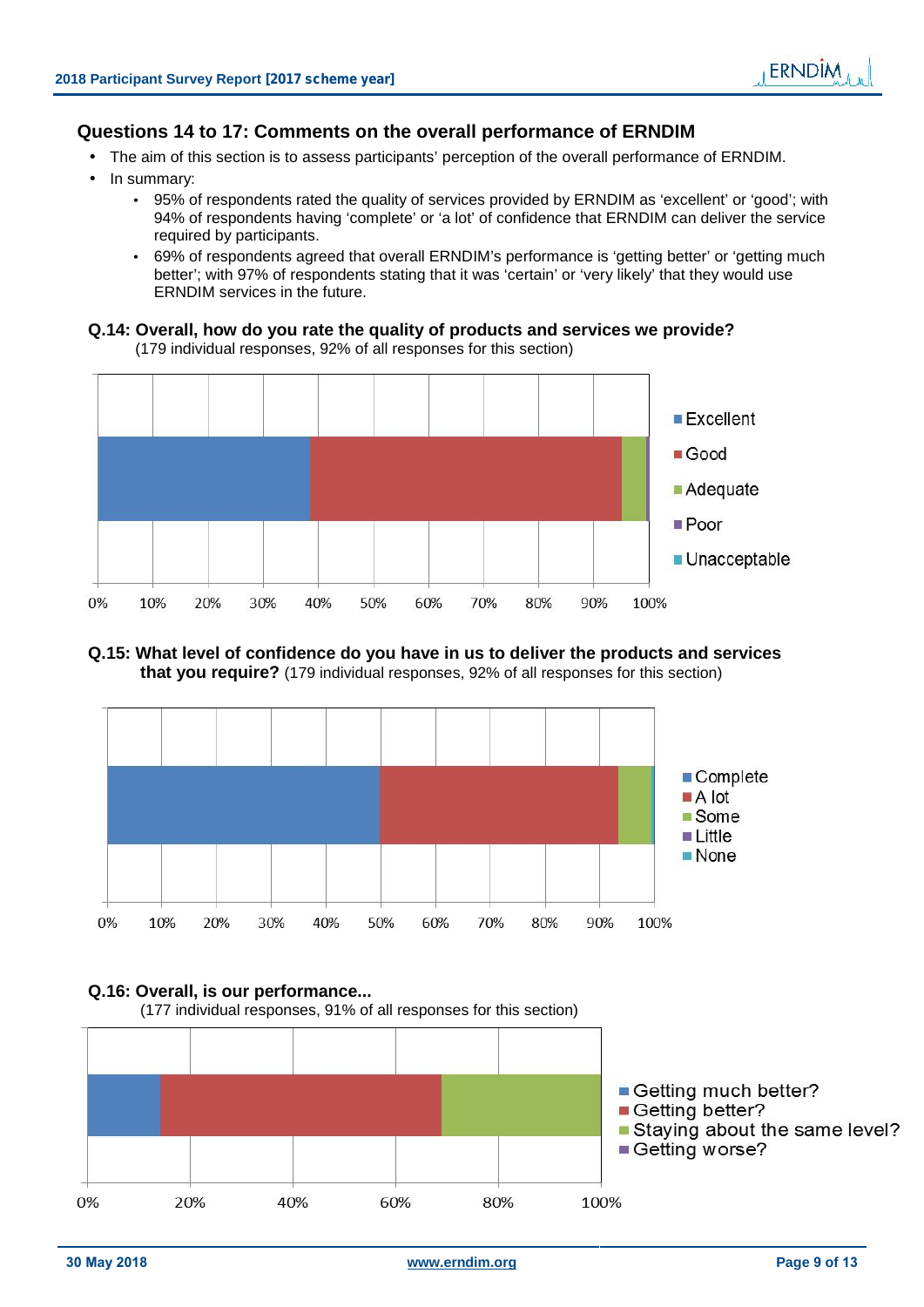### **Q.17: Based on our performance, how likely is it that you will use us in the future?** (179 individual responses, 92% of all responses)



# **Question 18: Do you have any other remarks, comments or suggestions for how we could improve the services we provide?**

- Number of individual responses  $= 54 (= 28\%)$  of all responses).
- These comments are summarised below with the comments made in response to Q9.

# **Questions 9 & 18: Remarks, comments or suggestions for improvements**

- Total number of responses was 73 from 53 individuals (= 37% of all responses).
- There were a large number of comments and suggestions for improvement. Below is a summary of some of the most frequent comments with responses from ERNDIM.

### **Participant Comment ERNDIM Response**

#### **1. Administration**

- Why do you split the participant's website from that of results submission?
- Would it be possible to receive separate yearly certificates for each scheme? Other labs ask us for certificate for certain tests they send us but don't need to see all other tests
- I hope your CERTIFICATE of PARTCIPATION every year send us more early because our laboratory summary need.

# **2. EQA Schemes**

#### **2.1.General**

- We would prefer if the submission dates are equally distributed over the year. The pause from December to March is too long.
- It would be better to suggest the references (published articles) to follow the procedures for performing assays. If standard operating procedures are followed, there would be less chances of errors in all participating laboratories. Quality will be improved for interpretation of the results.
- The results websites are managed by subcontractors which organise some of the EQA schemes on ERNDIM's behalf while the Registration website is managed by the Administration Office. It is not currently possible for us to combine these different websites.
- It is not possible for us to issue separate certificates of participation for each EQA scheme. It is important that any accreditation body inspecting a participating laboratory know that they are seeing the certificate of participation for all the EQA schemes that ERNDIM provides.
- We have made changes to the EQA scheme calendar which allowed the 2017 Certificates of Participation to be published in May 2018 (2016 & 2015 certificated were both issued in June of the following years). Further changes have been made to the 2018 calendar with the aim of allowing earlier circulation of the 2018 certificates in spring 2019.
- For the quantitative scheme, the gap in EQA (November March) relates to organisation issues. This cannot be changed easily however, we are working on a modified scheme calendar which will partially address this.
- For the qualitative schemes, sample availability is the main reason for the gaps long between the end one scheme year and the beginning of the next.
- There are a small number of method documents on www.erndim.org under Training & Education/Educational Documents. However we recognise that these need to be updated and further documents added. The Scientific Advisors for all the EQA schemes are reviewing the methods and references that apply for the analytes in their schemes. We'll publish the updated/new documents on the website as they become available.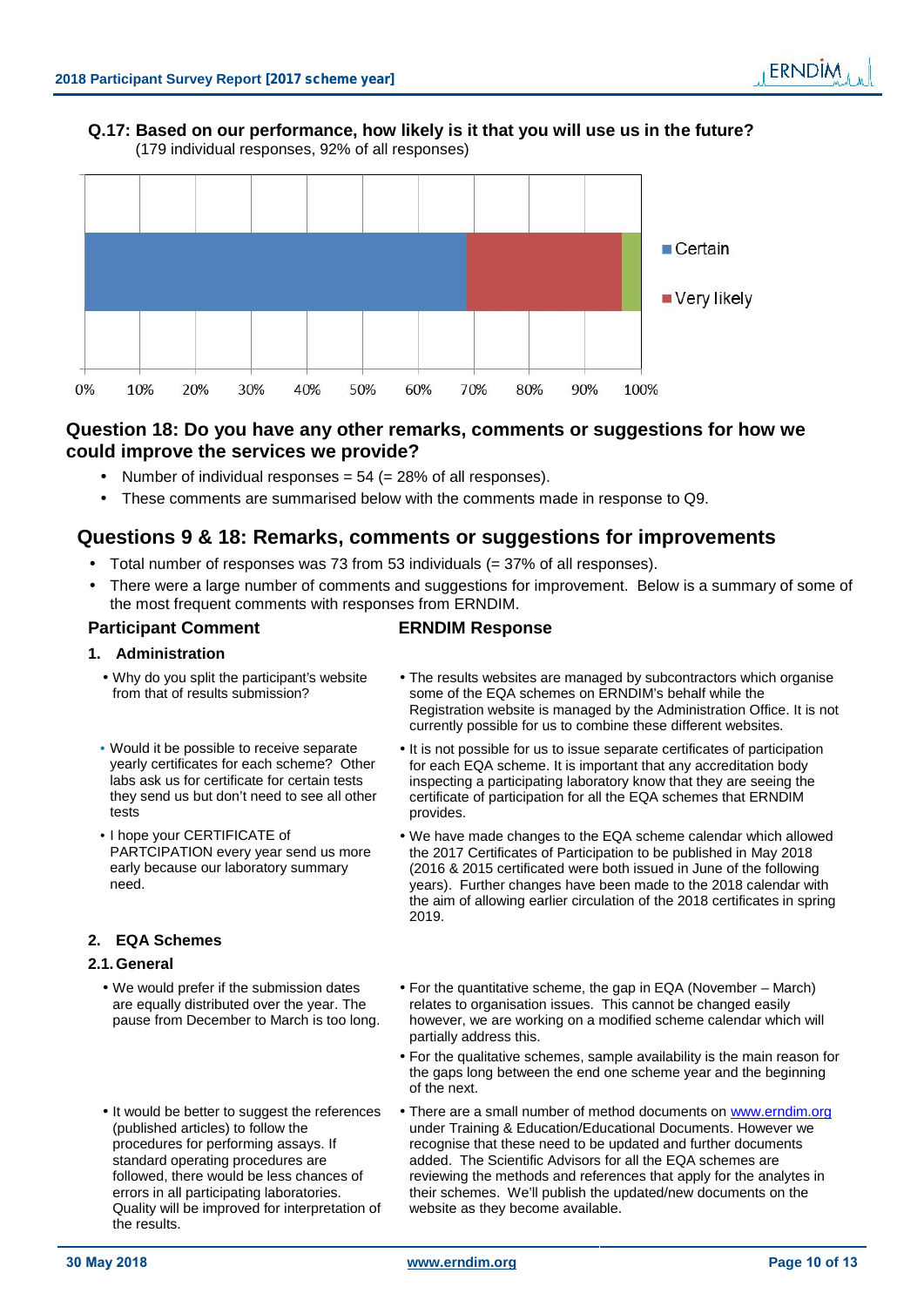### **Participant Comment ERNDIM Response**

#### **2.2.Sample Volume**

- 
- urine organic acid test.
- Service is satisfactory except CDG diagnostic because of small sample volume.

#### **2.3.Website reporting**

 Website reporting of qualitative organic acids, qualitative acylcarnitines and CDG would be a major improvement.

#### **2.4.CDG scheme**

#### **2.5.CWBC scheme**

• There was leakage from most of the vials<br>for cystine measurement.

#### **2.6.DPT scheme**

- In DPT schemes 3 weeks is slightly too little for us. If possible, then 4 weeks would be better.
- We would like to get a YES or NO when we offer a sample for Proficiency testing

#### **2.7.Lysosomal Enzymes in fibroblasts**

- A control sample would be useful to calculate relative activity rather than raw activity, considering the methods variations between labs.
- Since we do not assay all of the lysosomal enzymes in the survey, we do not provide a diagnosis. The survey does fulfil our needs as far as an alternate proficiency survey for the enzymes that we do report, however, the annual report and scoring do not reflect our labs performance since we do not submit all information.

#### **2.8.Neurotransmitters in CSF**

 Our lab feels much more confident reporting CSF Neurotransmitters and Urinary Pterins as a result of the ERNDIM QAP. We are quite grateful for your efforts

- Urine volume in DPT and in MPS should This is difficult for us to do as real patient samples are used. If you be increased. This is difficult for us to do as real patient samples are used. If you have a large volume urine sample that could be suitable for use as an EQA material that you would like to donate it to ERNDIM, please • Larger volume of sample for qualitative **LOCA material that you would like to donate it to ERNDIN**, please contact the Admin office who will send you details of how to do this.
	- This scheme uses real clinical samples and at least 3ml plasma is needed for each sample. The difficulty obtaining suitable samples of a large enough volume means that the volume per EQA sample is restricted. It is possible to order additional sample volume at a reduced fee but the availability of this is limited. The Scientific Advisor is investigating alternate sources for samples however there are also regularly appeals to participants for sample donations but with few responses. Please contact the Administration office if you would be interested in donating a sample.
	- Online results submission for the Qualitative Organic Acids scheme was introduced for the first 2018 submission round onwards. The results website for the Acylcarnitines in DBS and CDG schemes are in development and the aim is to make these available in 2019.
- Are 6 samples per year necessary? 4 may The CDG scheme follows the same scheme design as some of the be sufficient. The CDG scheme follows the same scheme design as some of the other qualitative schemes which have 2 submission deadlines of 3 samples each. This allows for some redundancy in case of any issues with an individual sample.
	- We are aware of this issue and apologise for any problems this has caused. There was a problem with the vials used for the EQA schemes which the scheme organiser is investigating. We have sent replacement vials to all the labs that have reported broken vials to us so no laboratory should be disadvantaged by this issue.
	- It is felt that extending the testing period would not be representative of testing of patient samples.
	- We are sorry if you did not receive a reply to an offer to donate a sample for use as EQA material. We note that this case has been resolved but if it happens again please do contact the Admin Office so we can contact the relevant Scientific Advisor regarding the delay.
	- The participants for this scheme will be sent a survey over the summer which will ask questions about possible improvements to the scheme design, including the possible inclusion of a control sample.
	- The annual report and scoring for this scheme do take account that not all labs submit results for all the enzymes. The calculation for satisfactory performance is based on the lab's total score as a percentage of their maximum possible score (the number of enzymes results were submitted for x 4 points).
	- Thank you for your positive comments regarding this scheme.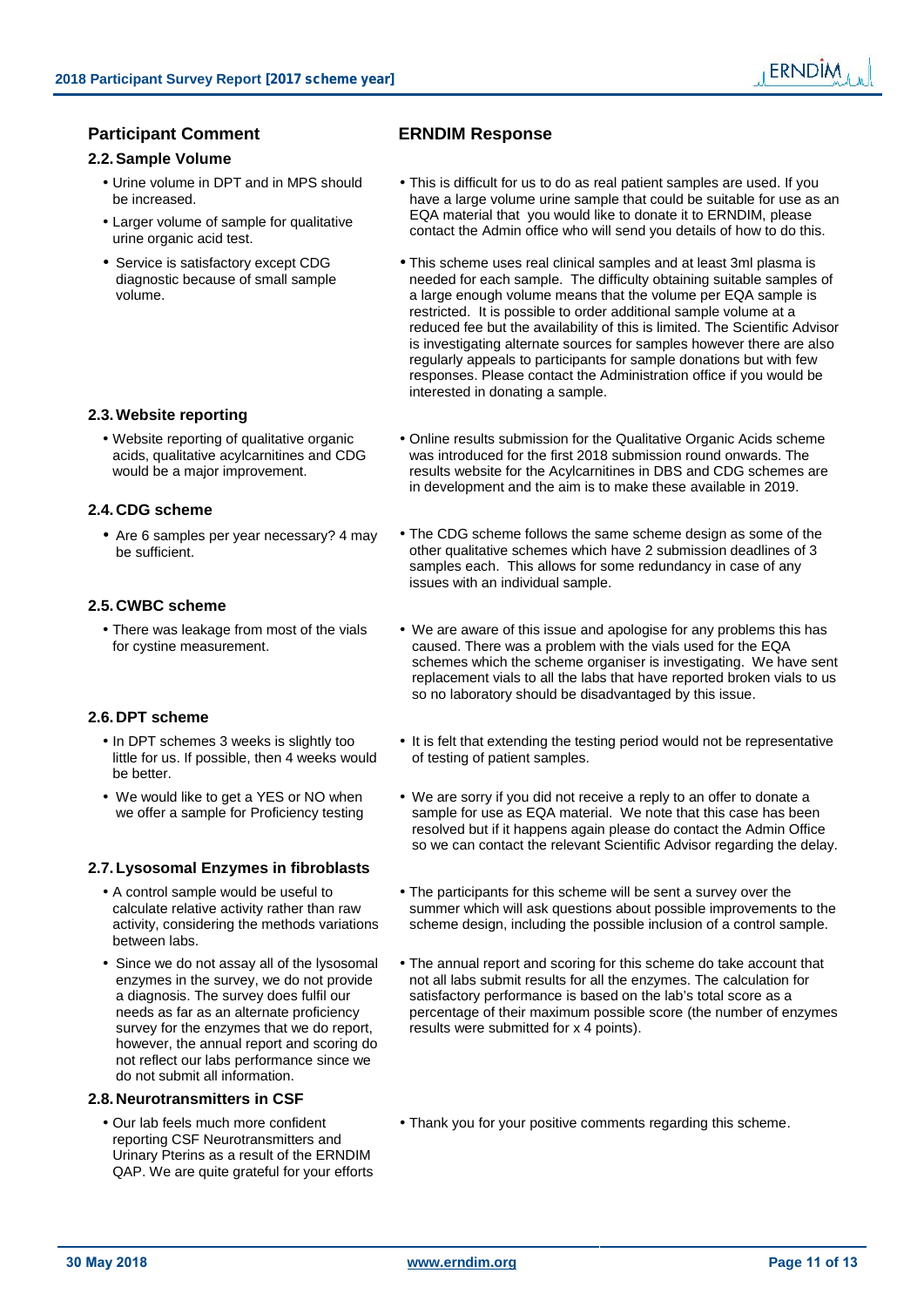# **Participant Comment ERNDIM Response**

#### **2.9.Pterins in Urine**

### **2.10. Purines and Pyrimidines**

 Urate (and creatinine) not added to P&P scheme and should be removed from list as this is confusing and misleading discussed with scientific advisor

#### **2.11. Qualitative Organic Acids.**

 To provide more interesting cases for qualitative organic acids. We observed most of the samples were repeat cases in previous cycles

#### **2.12. Quantitative Amino Acids**

- if possible please, cover the analytical measuring range from 5-2500 umol/L for all analyte of all amino acids
- We would appreciate if also the medical assessment of the analysis was included in your amino acid scheme. If not for every sample, at least a couple of times a year.

#### **2.13. Special Assays in serum**

- NEFA in SAS: all samples have similar concentrations
- would be interesting to test (at least) 2 different concentrations
- The concentrations of methylmalonic acid in serum should also be lower (in the normal range). Now all samples are above the normal range.

#### **2.14. Special Assays in urine**

- The s-sulfocysteine in the special assays in urine is always in the normal range. I would also like to see a sample with an elevated amount of the analyte as one would expect to see in an actual patient with this disorder.
- For SA-U, we use MS/MS for the MPS. We noticed only CS is spiked. It would be nice if DS/HS/KS were also spiked and available for separate quantification/reporting. Currently the MPS and Swiss PT schemes are useful for qualitative reporting of those analytes but it would be nice to be able to check the quantification of all four analytes at routine intervals.
- Oxalic acid, glycolic acid and glyceric acid in one survey

#### **2.15. Urine MPS**

 We would like clinical information also for the MPS scheme

- Real samples for pterins in urine **IV** the Unfortunately this is not possible due to the difficulty sourcing clinical samples of sufficient volume to be used as EQA samples.
	- Urate and creatinine are not added to the samples but are present in the sample matrix so they are not present at a range of concentrations. However, values for Urate and creatinine can be submitted to the results website to allow comparison between labs. We will update the information for this scheme in the EQA catalogue to make this clearer.
	- This scheme uses real clinical samples as the EQA materials and it can be difficult to source suitable clinical samples of sufficient volume. If you have a large volume urine samples could be suitable for use as an EQA material and you would like to donate it to ERNDIM please contact the Admin office who will send you details of how to do this.
	- The concentrations of the analytes in each Quantitative scheme are reviewed by the Scientific Advisor on an annual basis and are designed to reflect the range of concentrations that would be experienced in clinical testing.
	- The samples in this scheme are spiked serum samples and not clinical samples. The samples are not designed to replicate clinical situations so a 'medical assessment' cannot be provided.
- NEFA and Cholesterol are not added to the samples but are present in the serum matrix used to produce the samples so they are not present at a range of concentrations. However, due to demand from • Cholesterol in Special Assays in Serum, it<br>would be interesting to test (at least) 2<br>different concentrations
	- MMA concentrations are basal and above normal range as approved by the SAB.
	- The Scientific Advisor has confirmed that the added amounts are above normal range
	- The SAB will look into the possibilities to include DS, HS and KS in the scheme at their next meeting.

- These analytes are all included in 2018 Special Assays in Urine samples.
- The SAB has decided not to include clinical information for the UMPS scheme as this is a method oriented scheme.